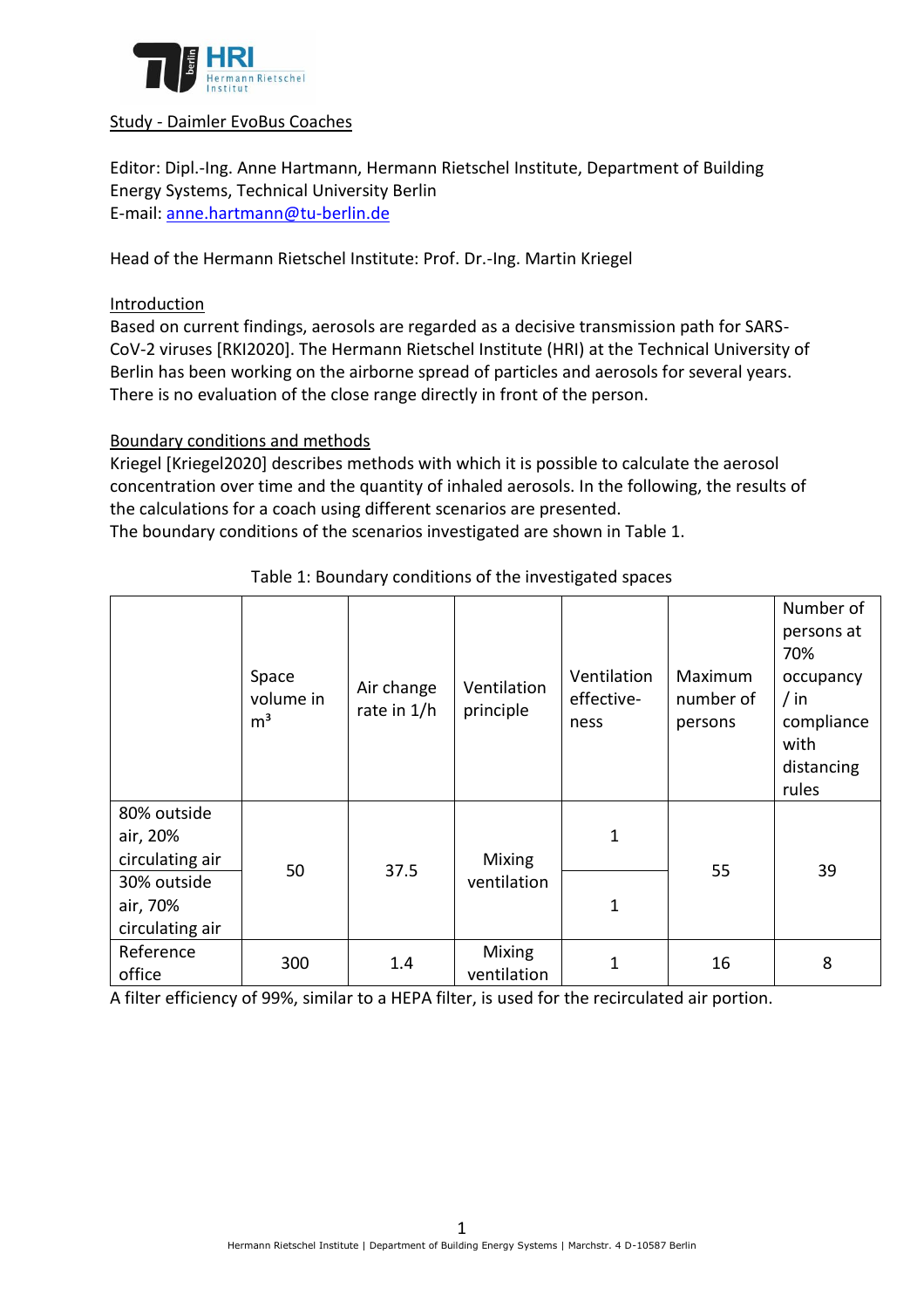

Three different parameters were considered for the coach:

- The duration of the trip:
	- o Transfer journeys 60 minutes
	- o Average journey in tourist traffic 150 minutes
	- o Long distance coach ride 240 minutes
- The number of infected persons in the space
	- $\circ$  1 person (based on current infection figures in Germany)
	- $\circ$  10% of the maximum number of persons, as a critical case
- Activity of the persons
	- o Breathing 25 particles/s [Hartmann2020]
	- o Speaking 300 particle/s [Hartmann2020]

## Result and discussion:

The expected course of the aerosol concentration for the scenarios in the coach and the mechanically ventilated office space is shown in Figure 1. Only the aerosols emitted by the infected person(s) are considered, as only these aerosols pose a risk of infection. For an air change rate of 37.5 1/h and an outside air rate of 80 %, there is a higher aerosol concentration than in a mechanically ventilated office room only in the case of six infected speaking persons. This number of infected persons is not likely to be expected due to the current infection situation in Germany, which is why the situation is not to be considered particularly critical with this air change rate.

If the proportion of outside air is reduced to 50%, the situation with regard to aerosols with a filter that has a separation efficiency of 99% is virtually unchanged compared to a higher proportion of outside air.

Furthermore, Figure 1 shows the course of the  $CO<sub>2</sub>$  concentration. With a fresh air content of 80%, the limit of 1000 ppm is maintained for 39 people. An increase in the number of persons as well as a reduction in the amount of fresh air (air change rate or proportion of fresh air) lead to a significant increase in the  $CO<sub>2</sub>$  concentration, the maximum of which in the case under consideration of 30% fresh air is slightly above the limit of 1500 ppm defined by Pettenkofer, but below the hygienically questionable limit of 2000 ppm.

[Table 2](#page-2-0) and Figure 2 additionally list the quantities of aerosols inhaled from the room air at different times. Due to the current lack of scientifically substantiated results regarding the number of viruses to be expected per aerosol as well as the critical dose of inhaled viruses before an infection can be expected, an interpretation of these results regarding the occurrence of infection is difficult. Again, it can be seen that there are only slight differences between the considered cases of outdoor air concentrations, if a very good separation efficiency (99 %) of aerosols in the filter is assumed. Due to the current incidence of infection, at most one infected person can be expected. Figure 3 shows a correspondingly shortened representation of the amount of virus inhaled.

## Limits and restrictions

In all considerations it must be taken into account that the aerosol concentration in the direct exhalation volume flow of the person is significantly higher and the considerations for this area cannot be applied. Nor do the considerations allow any statement to be made about the survivability of the viruses in the indoor air, which depends, among other things, on the room temperature and humidity.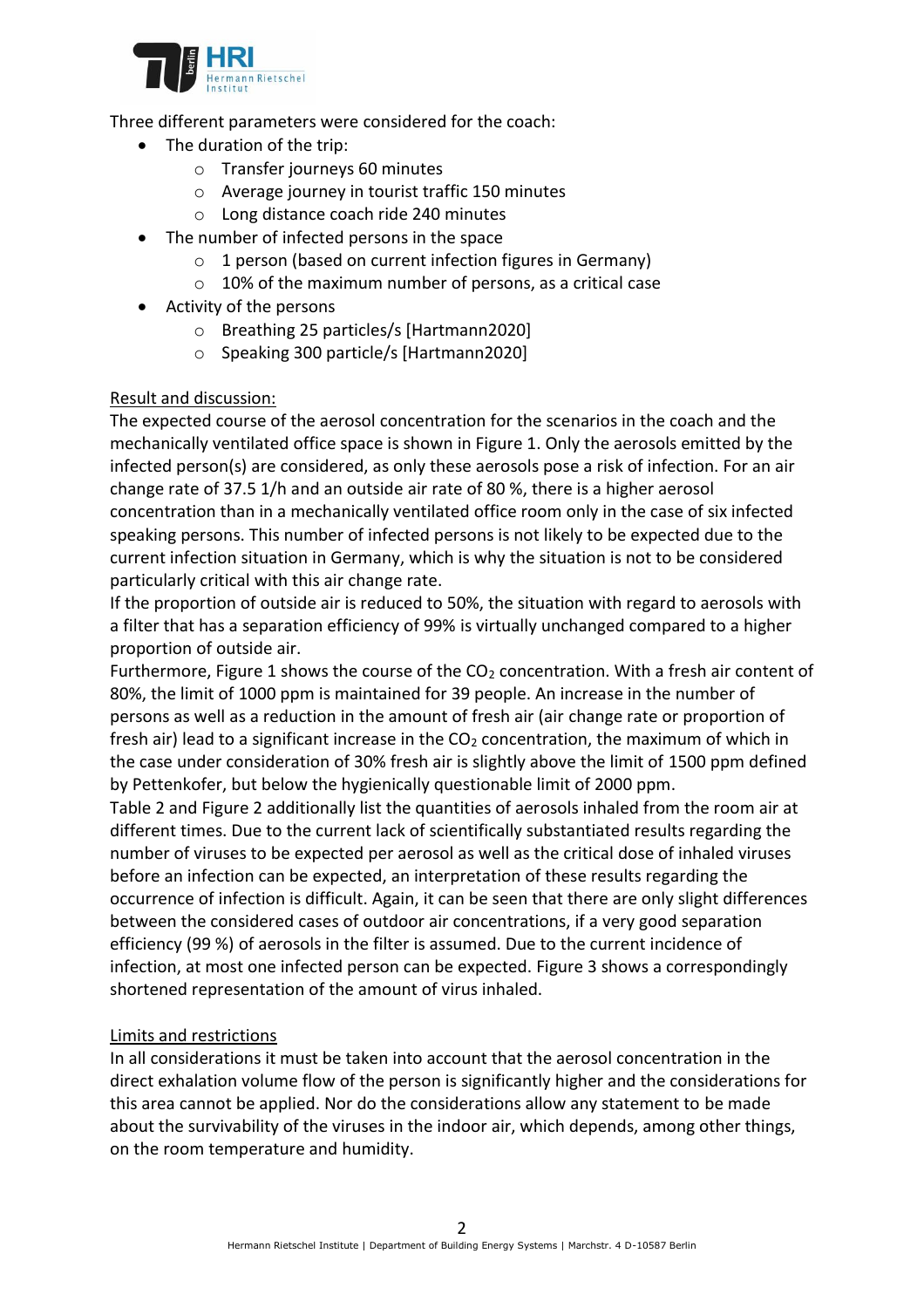

<span id="page-2-0"></span>

|                    | rabic 2. imidica acrosor quartity in the unicrent secriality<br>Inhaled aerosol quantity |                   |                   |  |  |  |
|--------------------|------------------------------------------------------------------------------------------|-------------------|-------------------|--|--|--|
|                    | after 60 minutes                                                                         | after 150 minutes | after 240 minutes |  |  |  |
| 37.5 1/h, 80%      |                                                                                          |                   |                   |  |  |  |
| outside air, 20%   |                                                                                          |                   |                   |  |  |  |
| circulating air,   | 18                                                                                       | 45                | 72                |  |  |  |
| breathing,         |                                                                                          |                   |                   |  |  |  |
| 1 infected person  |                                                                                          |                   |                   |  |  |  |
| 37.5 1/h, 80%      |                                                                                          |                   |                   |  |  |  |
| outside air, 20%   |                                                                                          |                   |                   |  |  |  |
| circulating air,   | 105                                                                                      | 268               | 430               |  |  |  |
| breathing,         |                                                                                          |                   |                   |  |  |  |
| 6 infected persons |                                                                                          |                   |                   |  |  |  |
| 37.5% 1/h, 80%     |                                                                                          |                   |                   |  |  |  |
| outside air, 20%   |                                                                                          |                   |                   |  |  |  |
| circulating air,   | 211                                                                                      | 536               | 860               |  |  |  |
| speaking,          |                                                                                          |                   |                   |  |  |  |
| 1 infected person  |                                                                                          |                   |                   |  |  |  |
| 37.5% 1/h, 80%     |                                                                                          |                   |                   |  |  |  |
| outside air, 20%   |                                                                                          |                   |                   |  |  |  |
| circulating air,   | 1,265                                                                                    | 3,213             | 5,161             |  |  |  |
| speaking,          |                                                                                          |                   |                   |  |  |  |
| 6 infected persons |                                                                                          |                   |                   |  |  |  |
| 37.5% 1/h, 30%     |                                                                                          |                   |                   |  |  |  |
| outside air, 70%   |                                                                                          |                   |                   |  |  |  |
| circulating air,   | 18                                                                                       | 45                | 72                |  |  |  |
| breathing,         |                                                                                          |                   |                   |  |  |  |
| 1 infected person  |                                                                                          |                   |                   |  |  |  |
| 37.5% 1/h, 30%     |                                                                                          |                   |                   |  |  |  |
| outside air, 70%   |                                                                                          |                   |                   |  |  |  |
| circulating air,   | 106                                                                                      | 269               | 432               |  |  |  |
| breathing,         |                                                                                          |                   |                   |  |  |  |
| 6 infected persons |                                                                                          |                   |                   |  |  |  |
| 37.5 1/h, 30%      |                                                                                          |                   |                   |  |  |  |
| outside air, 70%   |                                                                                          |                   |                   |  |  |  |
| circulating air,   | 212                                                                                      | 538               | 864               |  |  |  |
| speaking,          |                                                                                          |                   |                   |  |  |  |
| 1 infected person  |                                                                                          |                   |                   |  |  |  |
| 37.5 1/h, 30%      |                                                                                          |                   |                   |  |  |  |
| outside air, 70%   |                                                                                          |                   |                   |  |  |  |
| circulating air,   | 1,271                                                                                    | 3,229             | 5,187             |  |  |  |
| speaking,          |                                                                                          |                   |                   |  |  |  |
| 6 infected persons |                                                                                          |                   |                   |  |  |  |
| Office,            |                                                                                          |                   |                   |  |  |  |
| speaking,          | 350                                                                                      | 1,173             | 2,016             |  |  |  |
| 1 infected person  |                                                                                          |                   |                   |  |  |  |

## Table 2: Inhaled aerosol quantity in the different scenarios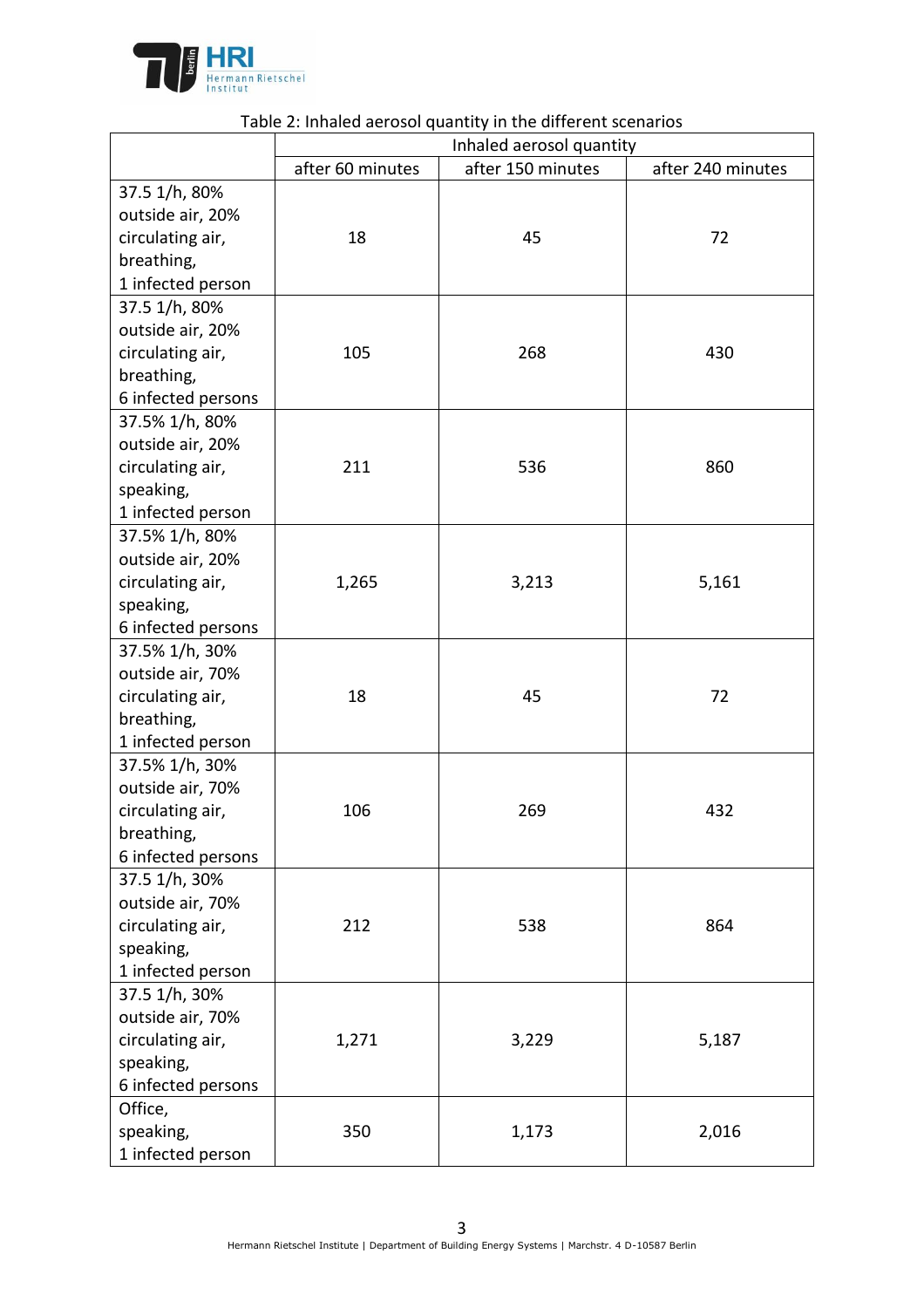





Figure 1: Exemplary course of aerosol concentration (left axis) and CO<sub>2</sub> concentration (right axis) during a coach journey without a break of up to 240 min with an infected, speaking person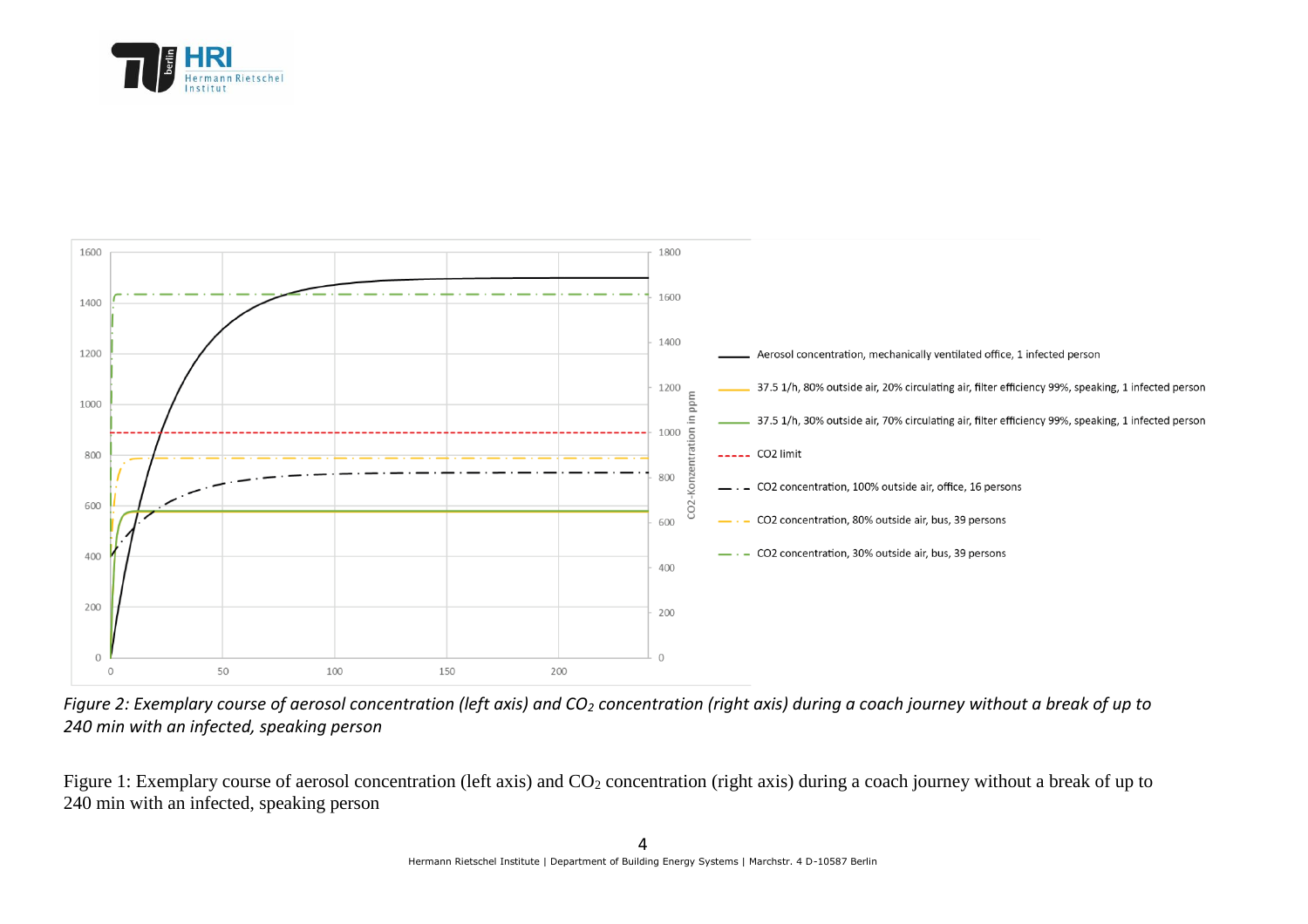



*Figure 3: Quantity of inhaled aerosols as a function of exposure time for different scenarios*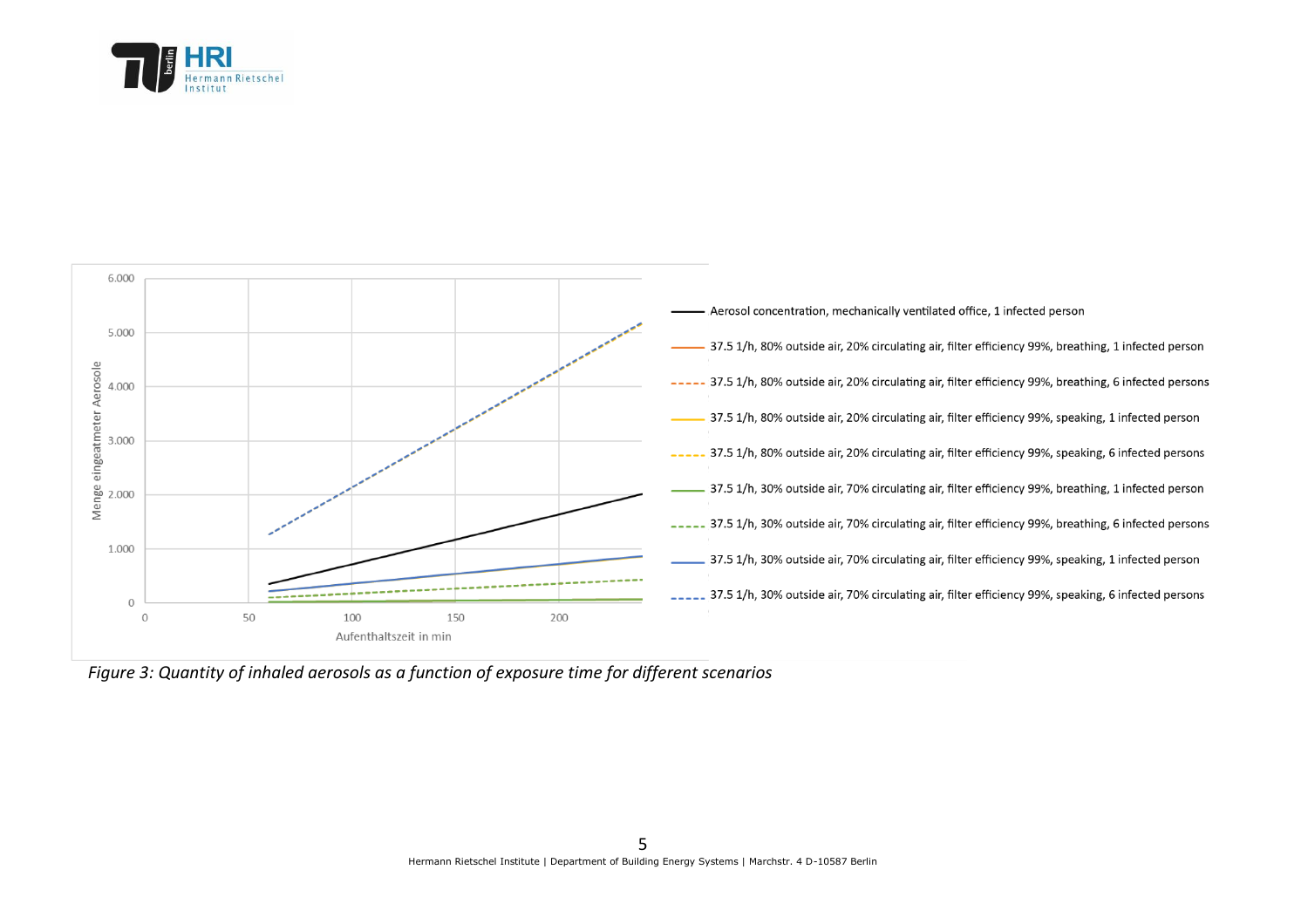



*Figure 4: Quantity of inhaled aerosols as a function of exposure time for different scenarios*